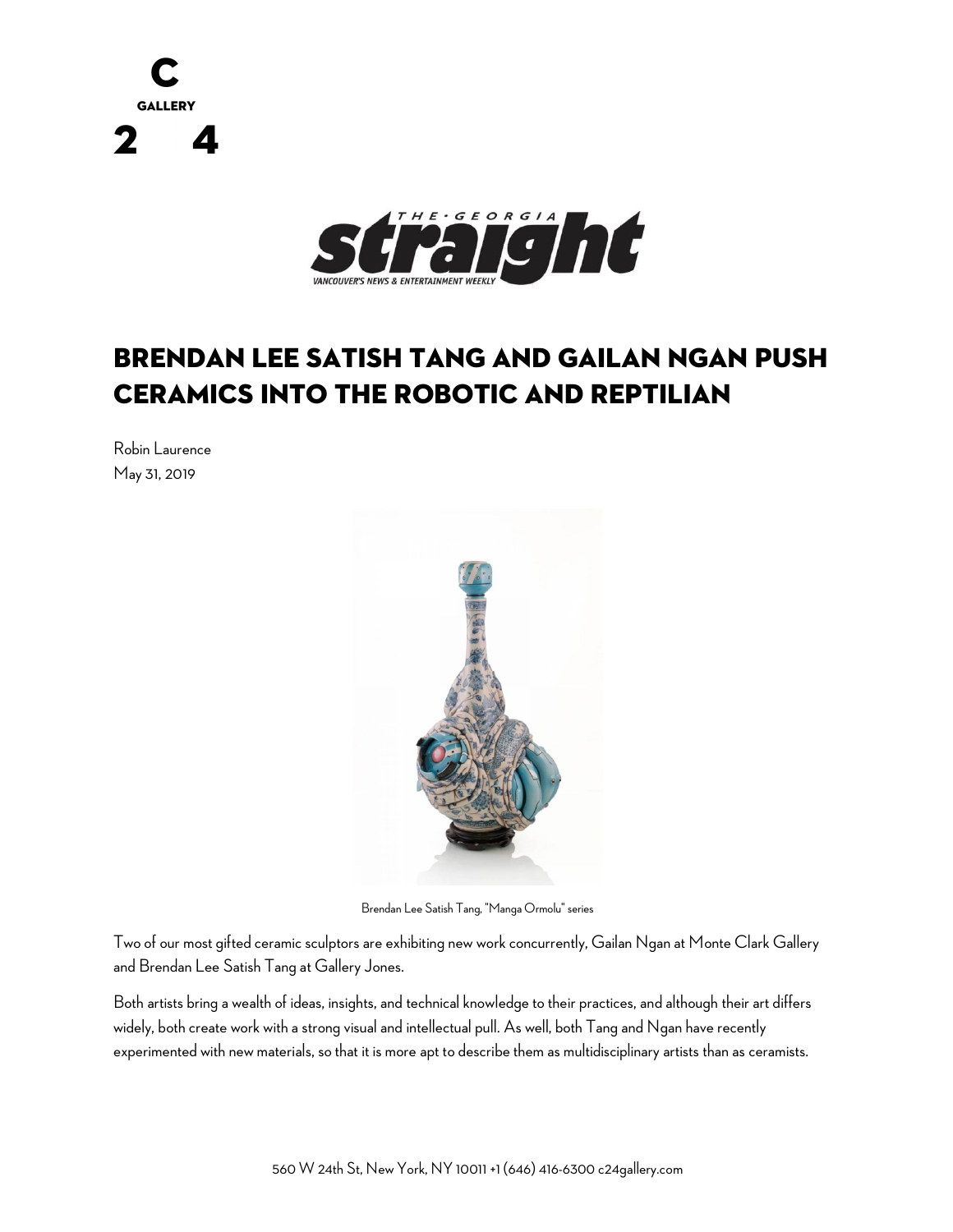

Brendan Lee Satish Tang, "Manga Ormolu" series

Tang's show includes seven mixed-media sculptures from his extraordinary, ongoing "Manga Ormolu" series, which combines formal and cultural references to Ming-dynasty porcelain vessels, 18th-century French embellishments of Chinese ceramics, and 21st-century robotics as seen in pop culture, especially Japanese manga and anime. Essentially, he melds what look like historic blue-on-white porcelain vases, decorated with floral, landscape, and dragon motifs, with shiny geometric and mechanistic components, glazed in red, green, or yellow and augmented with plastic cables and metallic bolts.

I've written before about how this mashup alludes to the impact of globalization on cultural identity, and on our perceptions of "self" and "other".

Tang's work also speaks to the ways in which technology is increasingly wedded to the human body—and vice versa. This is evident in the way he treats the surfaces of the vessels as if they were skin, folded and wrinkled around protruding or extruding robotic components. In *Manga Ormolu Version 5.0v*, for instance, the Ming-ish vessel seems to be giving birth, through a number of "vaginal" openings, to shiny blue and distinctly mechanistic pods and tubes. It's a sci-fi nightmare—and one of the most compelling works in the show.